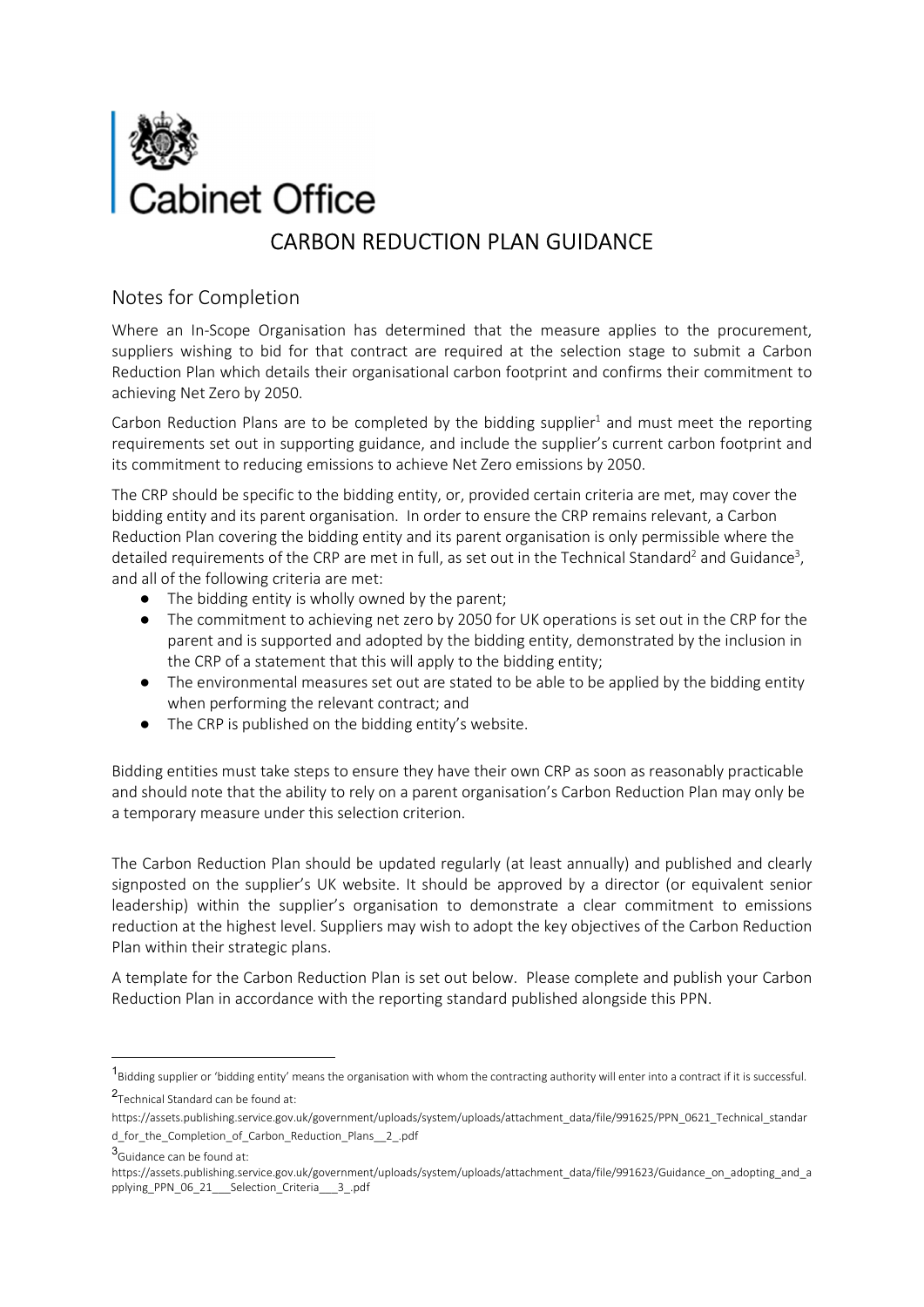# Carbon Reduction Plan

Supplier name: Ultima Business Solutions

Publication date: May 2022

# Commitment to achieving Net Zero

Ultima Business Solutions is committed to achieving Net Zero emissions by 2035.

# Baseline Emissions Footprint

Baseline emissions are a record of the greenhouse gases that have been produced in the past and were produced prior to the introduction of any strategies to reduce emissions. Baseline emissions are the reference point against which emissions reduction can be measured.

Baseline Year: 2019/2020

#### Additional Details relating to the Baseline Emissions calculations.

Baseline year emissions cover the consumption and emissions arising for Ultima Business Solutions and related business activities. Emissions data have not been officially published in prior years, therefore we have selected Ultima Business Solutions Financial Year 2019/20 as the baseline in line with Streamline Energy and Carbon Reporting.

The calculations have been approved by a PAS51215 compliant body via our third-party SERC provider.

Scope data is for business travel. Data estimation for business travel is one car (EO56DTH) is assumed to have been a medium sized engine.

| Baseline year emissions: April 2019-March 2020 |                                                                                          |
|------------------------------------------------|------------------------------------------------------------------------------------------|
| <b>EMISSIONS</b>                               | TOTAL (tCO <sub>2</sub> e)                                                               |
|                                                |                                                                                          |
| Scope 1                                        | 6.39                                                                                     |
| Scope 2                                        | 280.08                                                                                   |
| Scope 3                                        | 191.21                                                                                   |
| (Included Sources)                             | We have historically collected some data around scope 3 activities but not<br>published. |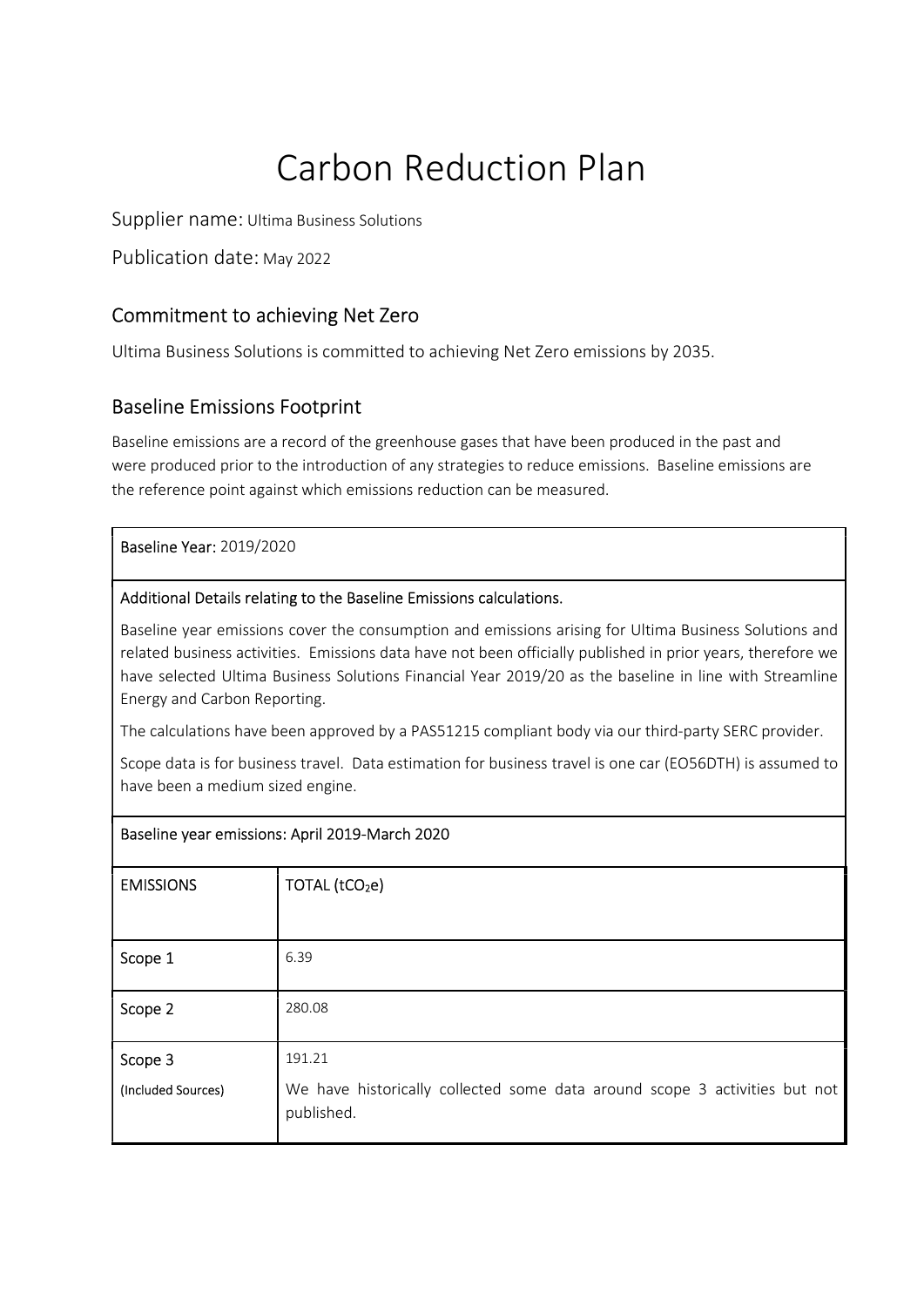| Total Emissions<br>477.68 |
|---------------------------|
|---------------------------|

# Current Emissions Reporting

#### Reporting Year: April 21- March 2022.

Please note that we had a -57.83% decrease in Scope 2 emissions in 2020-2021, reflected in our increase in working from home due to COVID-19, and a reduction in Scope 3 emissions from business travel. This trend has continued across our Scopes due to our home working policy.

| <b>EMISSIONS</b>       | TOTAL (tCO <sub>2</sub> e)                                                                                                                                     |
|------------------------|----------------------------------------------------------------------------------------------------------------------------------------------------------------|
|                        |                                                                                                                                                                |
| Scope 1                | 10                                                                                                                                                             |
| Scope 2                | 190                                                                                                                                                            |
| Scope 3                | 55                                                                                                                                                             |
| (Included Sources)     | We have historically collected some data around Scope 3 activities but not<br>published. We are increasing Scope 3 reporting for subsequent reporting periods. |
| <b>Total Emissions</b> | 255                                                                                                                                                            |

# Emissions reduction targets

## Emissions reduction targets

The year of 2022 is the first year we are capturing emissions across all of our scopes and implementing a carbon reduction strategy for 2023-2030. This is against our baseline year of 2019.

We know that our Scope 1 & 2 represent 477 tCO2e in our baseline year. If we estimate that this represents 10% of our total emissions, we can therefore extrapolate that our full carbon footprint would be 4770 tCO2e.

Our reduction targets are: Net zero by 2024 for our Scope 1 & 2 Net zero by 2035 for our Scope 3 We project that carbon emissions will decrease over the next five years to 2385 tCO<sub>2</sub>e by 2027. This is a reduction of 50% and reach net zero by 2035.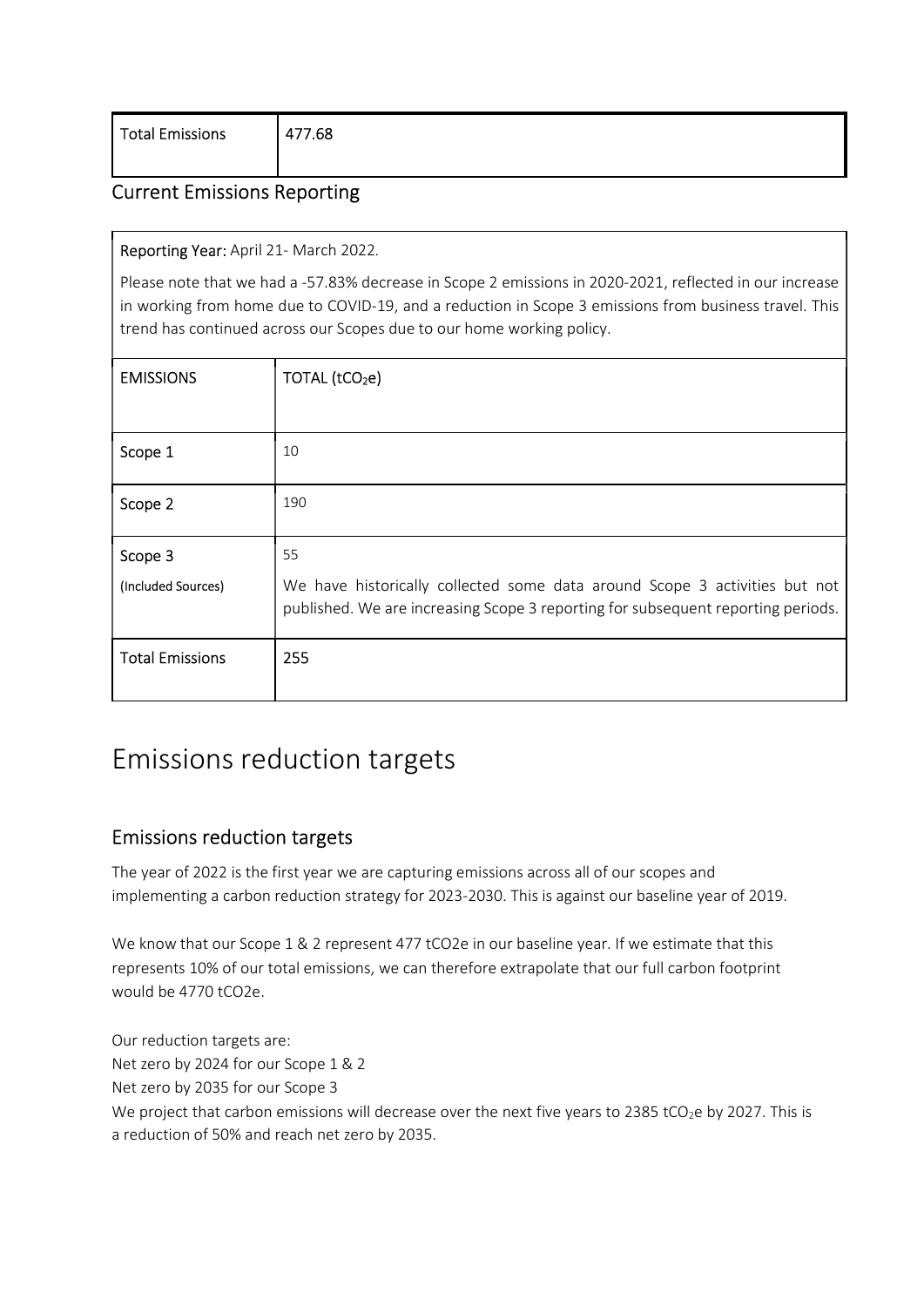

In order to continue our progress to achieving Net Zero, we have adopted the following carbon reduction targets.

# Carbon Reduction Projects

#### Existing Carbon Reduction Initiatives

#### Our supply chain

We are developing technology-led solutions to aid our client and customer base to measure and reduce emissions via the application of Cloud based solutions.

#### Flexible Working

- Our strong flexible working policy and homeworking policies, as well as changed working patterns resulting from Covid, have given staff increased flexibility over where they work.
- This in turn decreases the need for travel and is reducing the demand for office space, driving a reduction in Scope 1 and 2 emissions, as well as those Scope 3 emissions associated with business travel and employee commute.

#### Our Estate

- Where we have control over our energy suppliers, we already source our electricity from renewable sources via our landlord.
- Energy efficient equipment is used throughout the building. All office, meeting rooms and communal area lighting are controlled by PIR sensors and non-occupancy timers to minimise energy wastage in un-occupied areas.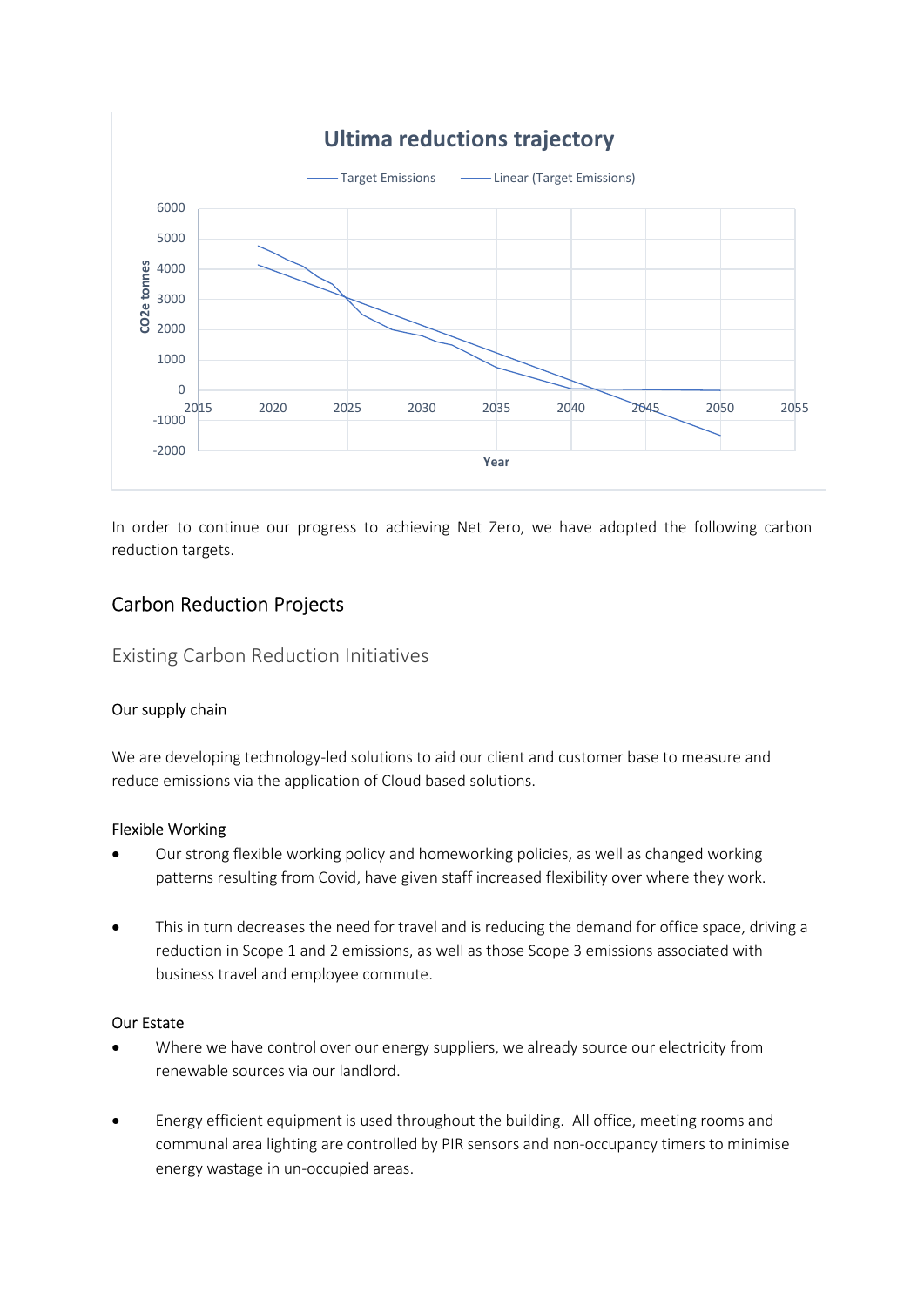- We have successfully worked with our catering suppliers to remove single-use plastics from our office kitchens. To reduce the consumption of single-use plastic we provide employees with a pack including a reusable water bottle, coffee cup and lunchbox. We do not supply any disposable plastic such as cutlery or cups.
- We are moving all of our servers to Cloud based platforms and this migration will be complete by year end.

#### Net Zero Carbon Travel Commitment

- We are in the process of understanding whether we can provide an electric car salary sacrifice scheme to our employees to make the move to electric car usage more appealing and cost effective.
- We are mindful in our travel procedures to deliver better management of employee travel, to ensure that digital meetings are prioritised and that lower carbon transport alternatives are selected wherever possible to reduce carbon emissions associated with business travel.
- We participate in the Cycle2Work scheme, which provides employees with significant savings on the cost of a bicycle, encouraging them to this use mode of transport rather than drive and help reduce the UK's carbon footprint.

#### Net Zero Culture

- We have embedded a green culture throughout our organization, by aligning the interests of our employees, customers, community and the environment, so that we can truly become a sustainable organization and create a positive impact for future generations.
- We have an Ultima Eco Pledge behavioural change initiative, targeted at actions individuals can take to help drive a reduction in our corporate carbon footprint in relation things like waste, energy use and business travel, as well as looking at their own personal carbon footprint and lifestyle impacts.
- We hold an annual ESG month to inform and encourage all our staff on our low carbon ambitions. This is coupled with an Intranet site covering all of our sustainability and ESG projects and initiatives.
- We provide ESG and low carbon training via our E-learning platform EdApp.

#### Carbon Removal Initiatives

 We've partnered with Ecologi working in collaboration with The Eden Reforestation Projects. Ecologi plant millions of trees around the world each month to combat climate change.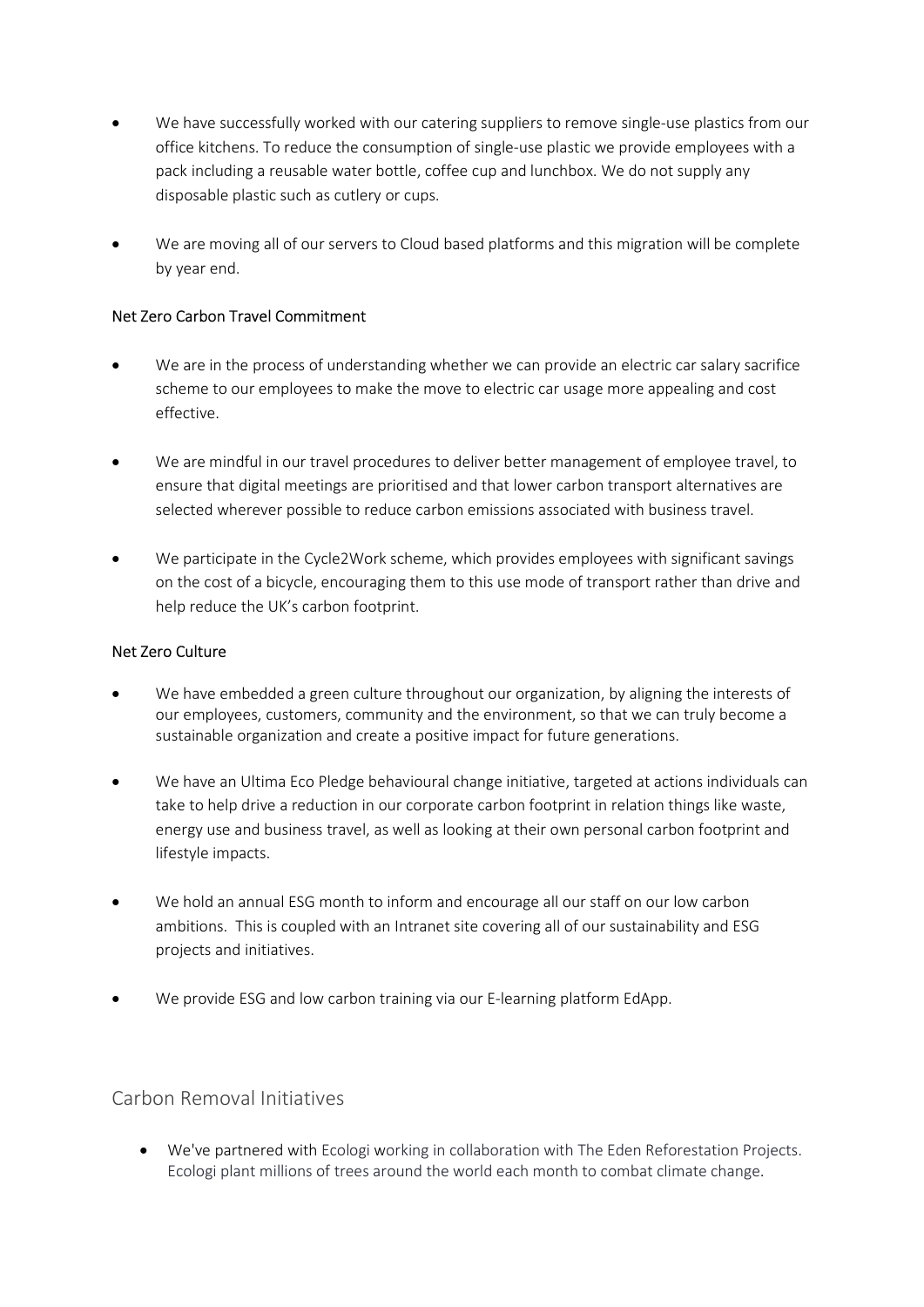- We plant a tree for every new employee, event registration, and cloud customer. To date we have planted over 2,000 trees and aim to have 3,000 trees planted in Ultima's Virtual Forest, by 2023.
- We will be investing in high quality certified offsetting programmes to offset residual emissions, prioritising offsetting programs which enhance the existing native ecology, increase biodiversity, creating social value and economic value for local communities where we operate.

### Future Carbon Reduction Initiatives

#### Behavioural Change

We will run ongoing programmes of behavioural change to support changes to business travel and to reduce demand for energy consumption. By promoting an environmental culture, creating awareness, educating and providing employees with the tools to allow them to take into consideration, the environment in all decision-making processes and through employee empowerment to further decarbonise our business.

#### Scope 3

We are reviewing our Scope 3 emissions to identify further carbon reduction opportunities, refine and improve data quality and capture.

We are collecting data and will drive a carbon reduction strategy in relation to:

- Purchased goods and services
- Waste generation
- Employee commuting
- Business travel
- Use of sold products
- End of life of sold products

#### Decarbonise our supply chain

We will engage with key suppliers and encourage them to decarbonise and set emissions reduction targets. CO2 emission reduction priorities will be integrated into our contracts.

#### Gap Analysis

We will be undertaking a materiality assessment to better understand how Ultima Business Solutions can help achieve our Net Zero target in line with our material impacts.

This work will enable us to talk about how our strategic decision making is undertaken. This will align with the UK's Net Zero Ambition and the initiatives such as the Science Based Targets Initiative.